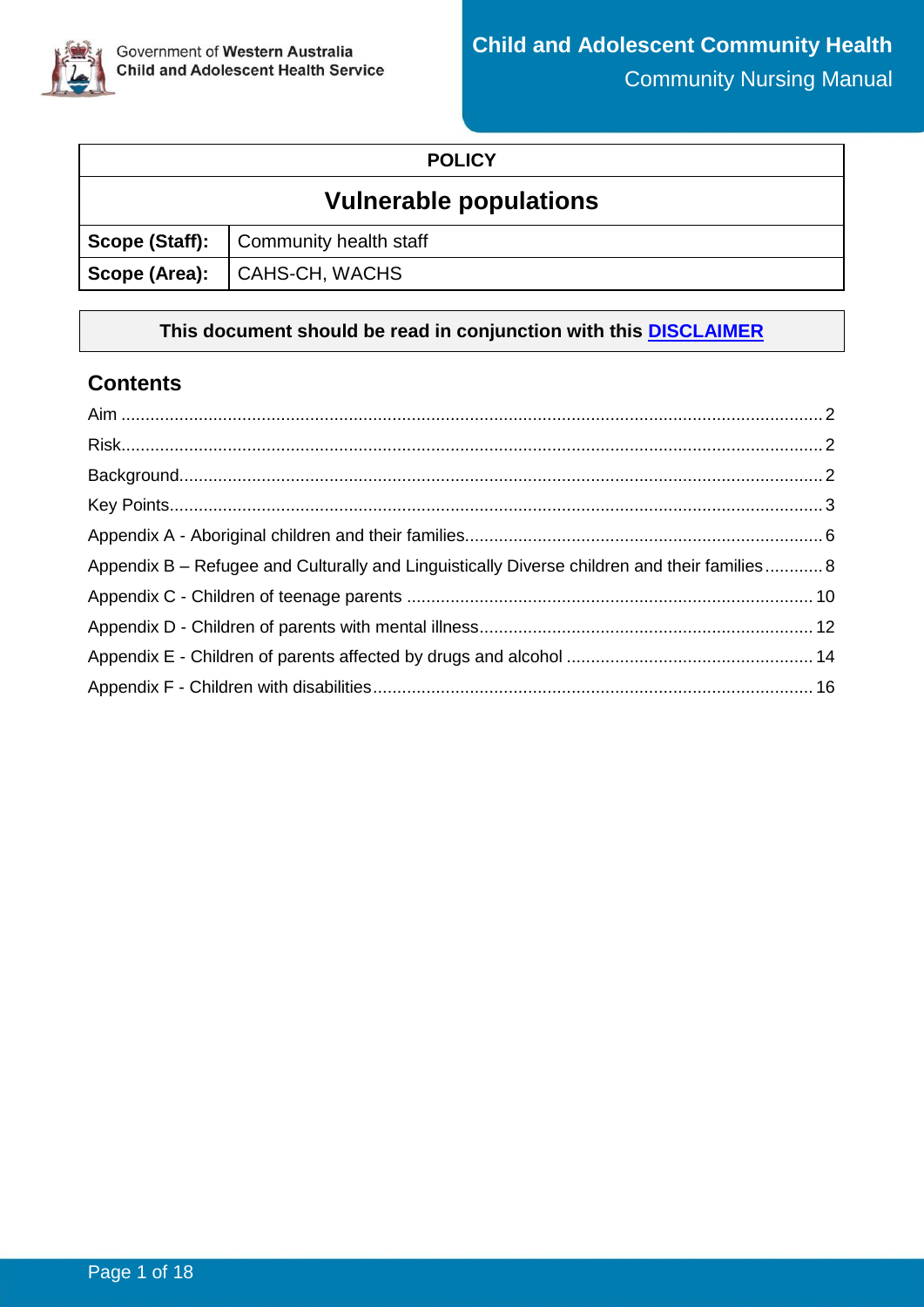## <span id="page-1-0"></span>**Aim**

To provide community health staff with information to identify and support vulnerable children and their families through appropriate health care.

## <span id="page-1-1"></span>**Risk**

Vulnerable children and families will not receive the service they need and will be at increased likelihood of poorer health and/or developmental outcomes.

## <span id="page-1-2"></span>**Background**

WA Health provides universal child health services to children across Western Australia. It is recognised that some children require more assistance, support and intervention than others. In an effort to attain uniformity in health and other outcomes between children of differing demographics; programs and services need to be delivered to all children and their families with a scale and intensity proportionate to individual needs.<sup>1</sup>

The progressive universalism model incorporates a universal platform available for all children and parents, and targeted services for those with additional needs. Research evidence indicates that the progressive universalism approach can improve health outcomes across the whole population, including vulnerable groups.

Three levels of services are included within the WA child health services program:

- Universal services providing services to all children
- Universal plus providing targeted support for families with additional needs
- Partnerships identifying and referring families with complex needs so they can receive the support they require.

WA Country Health Service offers an enhanced schedule of contacts plus a tertiary level service, Partnerships plus, for children and families with complex chronic or severe conditions.

Community health staff will utilise their clinical knowledge and judgement of clients to assess parenting skills and needs of families, together with their resilience and capacity to cope with adversity to determine the appropriate level of service required.<sup>2</sup> While there are a number of families who do not require further support beyond confirmation that their child's development and behaviour are on track, there are others who have considerable, complex additional needs. Some families classed as vulnerable may not need any additional help; therefore, clinical judgement will play a significant role in assessing and providing the appropriate level of service for all children and families.

The groups of children recognised as being vulnerable and therefore potentially in need of additional support, intervention, assistance and follow-up include:

- Aboriginal children
- Children of refugee and culturally and linguistically diverse(CaLD) families
- Children of teenage parents
- Children of parents/carers who are living with mental illness
- Children living with parents/carers affected by alcohol and drug use<sup>1</sup>
- Children with disabilities.

This is not an exhaustive list of vulnerable groups and staff must be mindful of families who are overwhelmed by their circumstances. These groups may overlap, increasing the vulnerability of children and families. Other groups to consider include: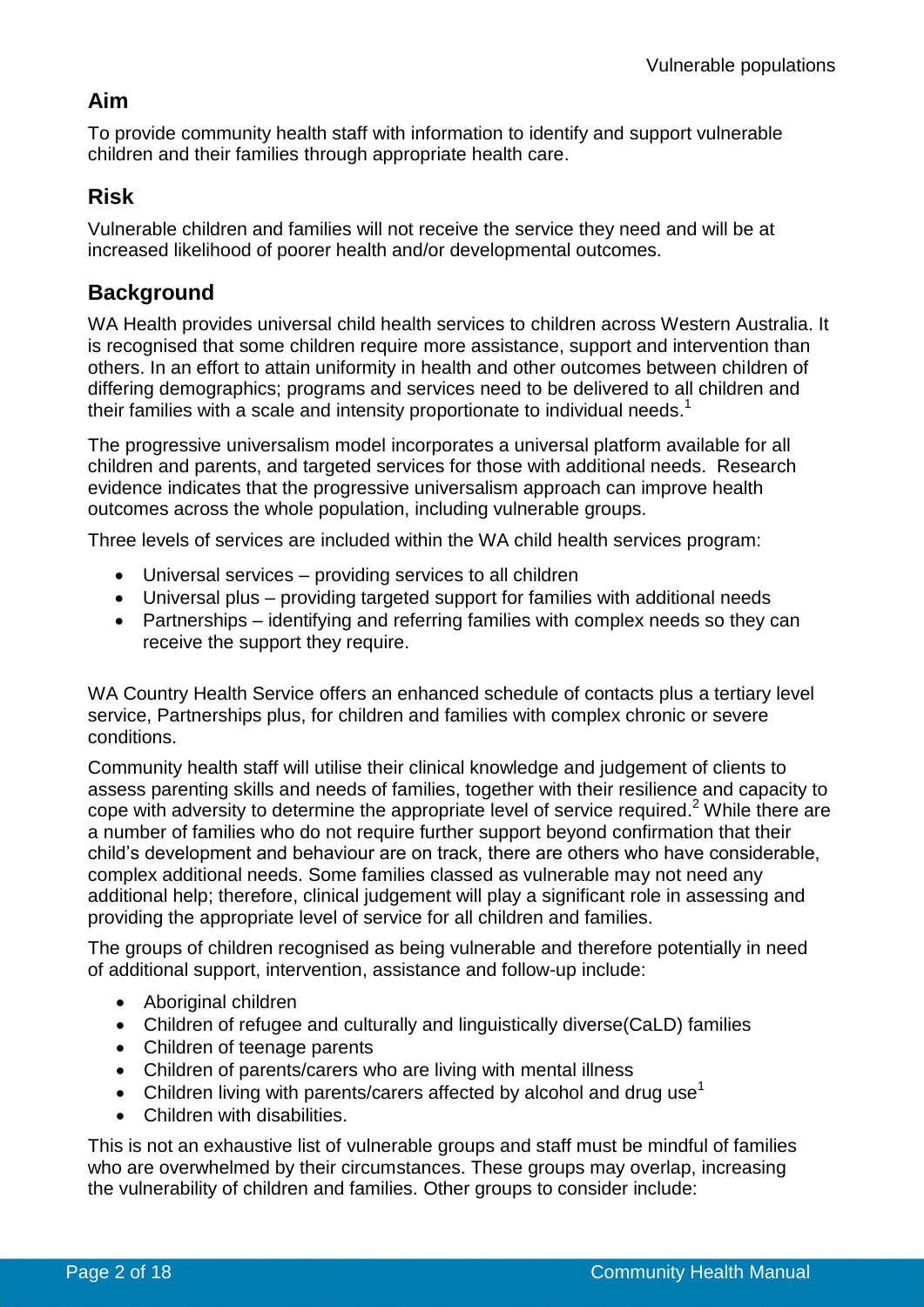- Children from socio-economically disadvantaged families
- Children living in rural, regional or remote areas
- Children of parents who have been/are incarcerated. $3$

Community health staff should refer to the following documents for support should other issues be noted;

- Children in Care conducting an assessment
- Family and domestic violence protocol
- Neglect protocol.

### <span id="page-2-0"></span>**Key Points**

Community health staff:

- Provide a comprehensive approach to service delivery which includes prevention, early detection, early intervention and appropriate referral systems
- Monitor health and development of children and identify key early interventions for those children and families facing difficulty
- Assist children and families to overcome barriers to accessing health services
- Understand and demonstrate respect for individual and family needs and culture, as well as eliminating any form of prejudice and racism
- Provide children and families with culturally appropriate information materials
- Work in partnership with families acknowledging individual and family strengths
- Establish and maintain awareness of support systems in the community for vulnerable children
- Develop partnerships with relevant people, agencies and organisations so that children and their families can be linked to appropriate community services
- Advocate that services and care plans are reviewed regularly to acknowledge development and changing needs
- The risk of Sudden Unexpected Death in Infancy (SUDI) is increased within vulnerable populations. Red Nose guidelines and safe sleeping strategies should be discussed with parents with consideration being given to cultural values, parental preferences and child safety
- Refer to the [WA Health Protection of Children Policy](https://cahs-healthpoint.hdwa.health.wa.gov.au/directory/SPOCC/Pages/default.aspx) if a child is at risk of neglect, physical, sexual or emotional abuse and action accordingly.

### **Care planning**

Community health staff will respond to identified client needs and discuss appropriate care planning by undertaking a holistic assessment of the client. Staff will use endorsed clinical practice guidelines and surveillance and screening tools; including the Indicators of Need, and professional judgement in partnership with the client, to determine the level of service required.

The uptake of universal child health services within WA Health by families is voluntary; therefore community health staff can only provide services to consenting families. If there are concerns about children who have received child health services, or where families decline offered services, community health staff must act in accordance with the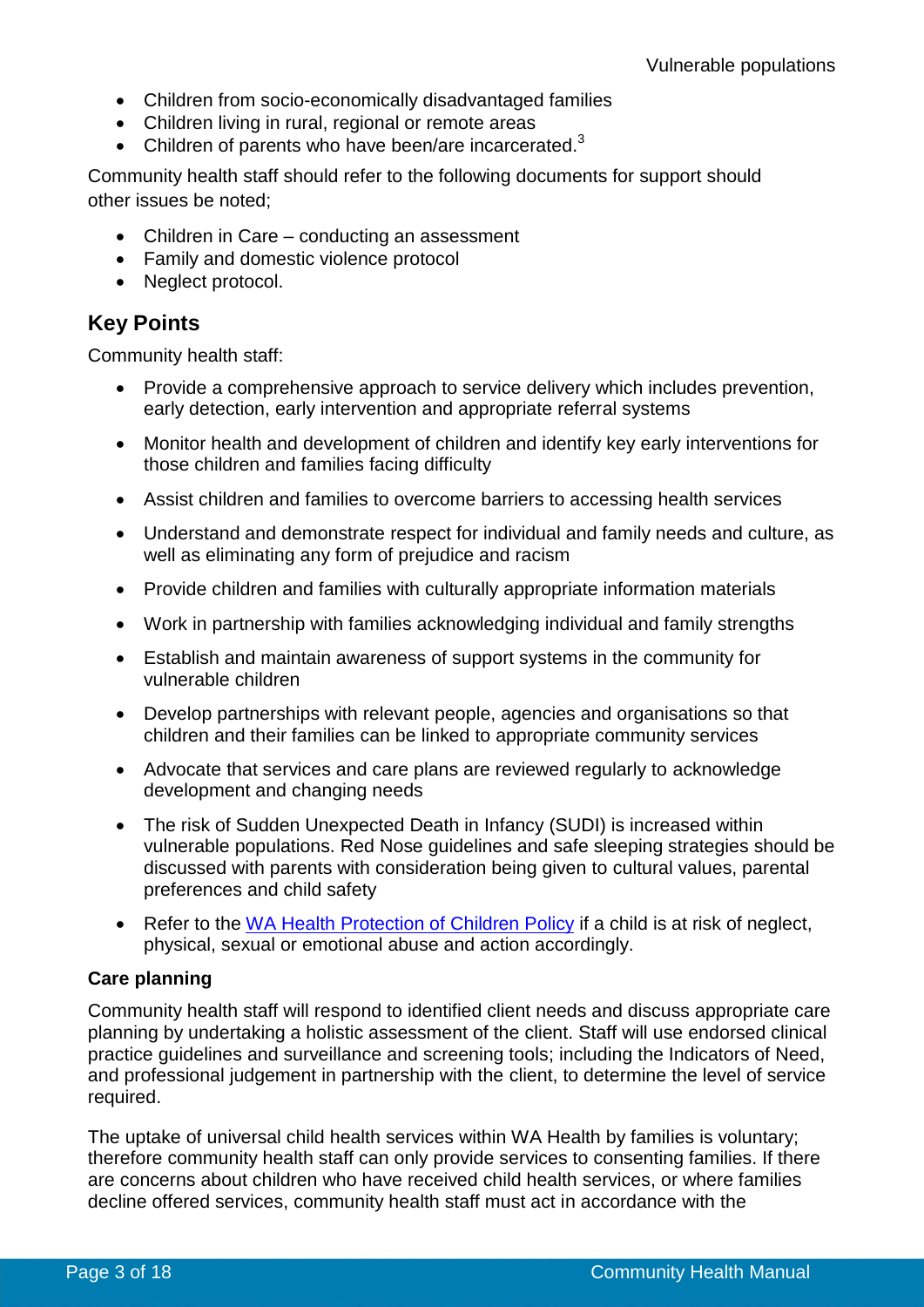appropriate policies, including the WA Department of Health Protection of Children Policy and document all actions taken.

#### **Documentation**

Community health staff will document relevant findings according to local processes.

| <b>References</b> |                                                                                                                                                                                                                                                             |  |  |  |
|-------------------|-------------------------------------------------------------------------------------------------------------------------------------------------------------------------------------------------------------------------------------------------------------|--|--|--|
|                   | 1. Edmond KM. The Western Australian Metropolitan Birth to School Entry Universal<br>Health Service Delivery Model. Review of evidence with recommendations for an<br>improved service delivery model. Perth: Department of Health Western Australia, 2015. |  |  |  |
|                   | 2. Oberklaid F, Baird G, Blair M, Melhuish E, Hall D. Children's health and development:<br>approaches to early identification and intervention. Archives of Disease in Childhood.<br>2013;98(12):1008-11.                                                  |  |  |  |
|                   | 3. COAG Health Council. National Framework for Child and Family Health Services -<br>secondary and tertiary services. Queensland: Australian Health Minister's Advisory<br>Council, 2016. Available from:                                                   |  |  |  |

[http://www.coaghealthcouncil.gov.au/Portals/0/National%20Framework%20for%20Chil](http://www.coaghealthcouncil.gov.au/Portals/0/National%20Framework%20for%20Child%20and%20Family%20Health%20Services%20-%20updated.pdf) [d%20and%20Family%20Health%20Services%20-%20updated.pdf](http://www.coaghealthcouncil.gov.au/Portals/0/National%20Framework%20for%20Child%20and%20Family%20Health%20Services%20-%20updated.pdf)

### **Related policies, procedures and guidelines**

The following documents can be accessed in the Community Health Manual:

[Internet link](http://ww2.health.wa.gov.au/About-us/Child-and-Adolescent-Health-Service/Child-and-Adolescent-Community-Health) or [HealthPoint link](https://cahs-healthpoint.hdwa.health.wa.gov.au/Policies/cahspolicies/Pages/default.aspx)

Aboriginal child health policy

Clients of concern management protocol

[Enhanced Child Health Schedule Guideline \(WACHS](https://healthpoint.hdwa.health.wa.gov.au/policies/Pages/WACHS-Policies-Landing.aspx) policies HealthPoint intranet)

Family and domestic violence protocol

Perinatal and infant mental health guideline

Refugee health service guideline

### **Related resources**

[Department for Child Protection and Family Support](http://www.dcp.wa.gov.au/Pages/Home.aspx) - provides a range of child safety and family support services to Western Australian individuals, children and their families, including a Child Health Passport.

Phone: (08) 9222 2555

Crisis Care (after hours): (08) 9223 1111; 1800 199 008 (country free call)

[External links and resources](https://cahs-healthpoint.hdwa.health.wa.gov.au/cach/resources/Pages/external-links-and-resources.aspx) - resources produced by external organisations where there are no appropriate WA Health ones available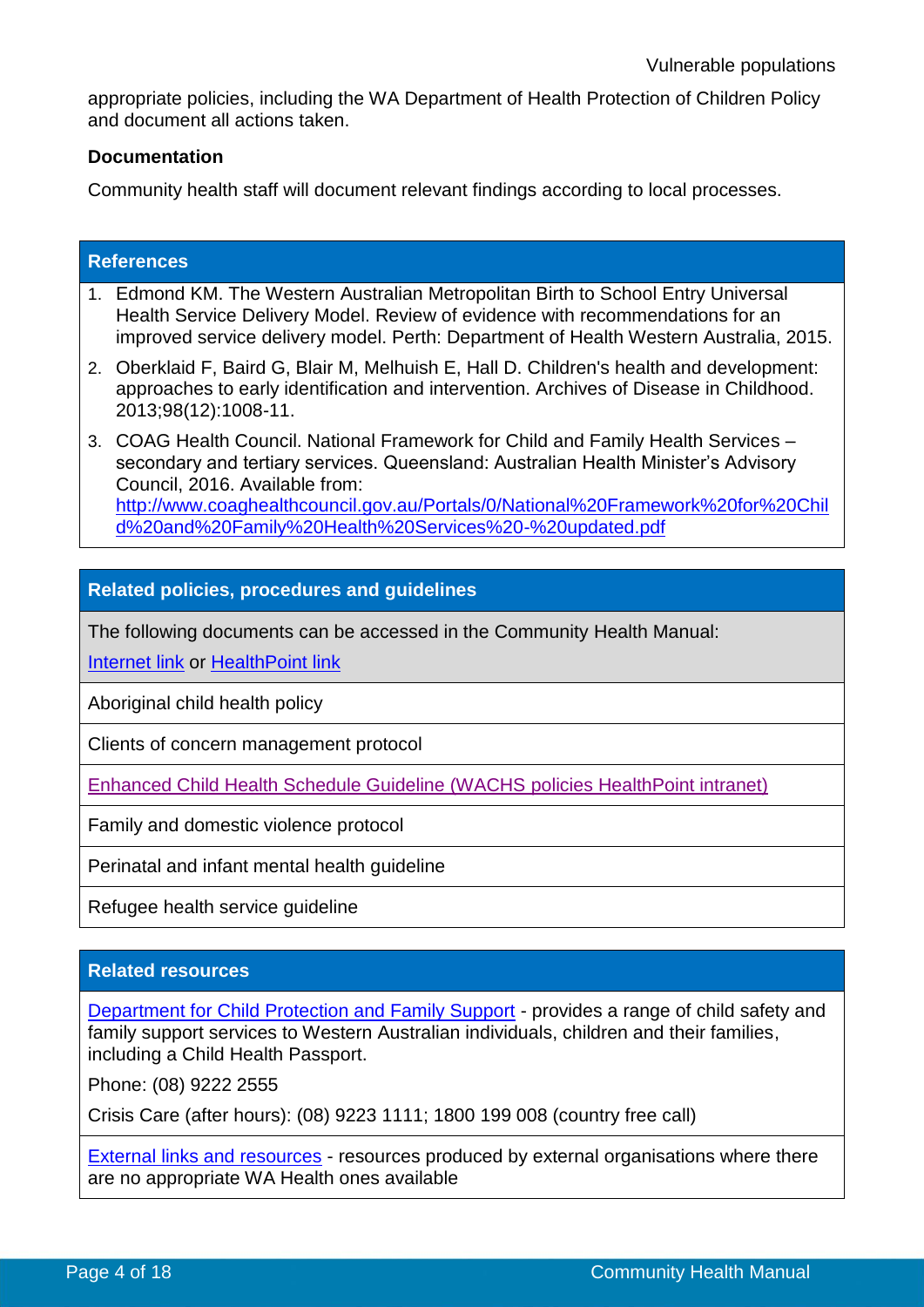**[Indicators of Need](https://cahs-healthpoint.hdwa.health.wa.gov.au/cach/resources/Pages/Staff-Resources---Child-Health.aspx)** 

[WACHS Enhanced Child Health Schedule Practice Guide](https://healthpoint.hdwa.health.wa.gov.au/policies/WACHS%20Policy%20Related%20Resources/Associated%20Resource%20Documents/WACHS%20ECHS%20Practice%20Guide.pdf)

[WA Health Language Services Policy](http://www.health.wa.gov.au/circularsnew/circular.cfm?Circ_ID=12826)

[WA Health Protection of](https://cahs-healthpoint.hdwa.health.wa.gov.au/directory/SPOCC/Pages/default.aspx) Children Policy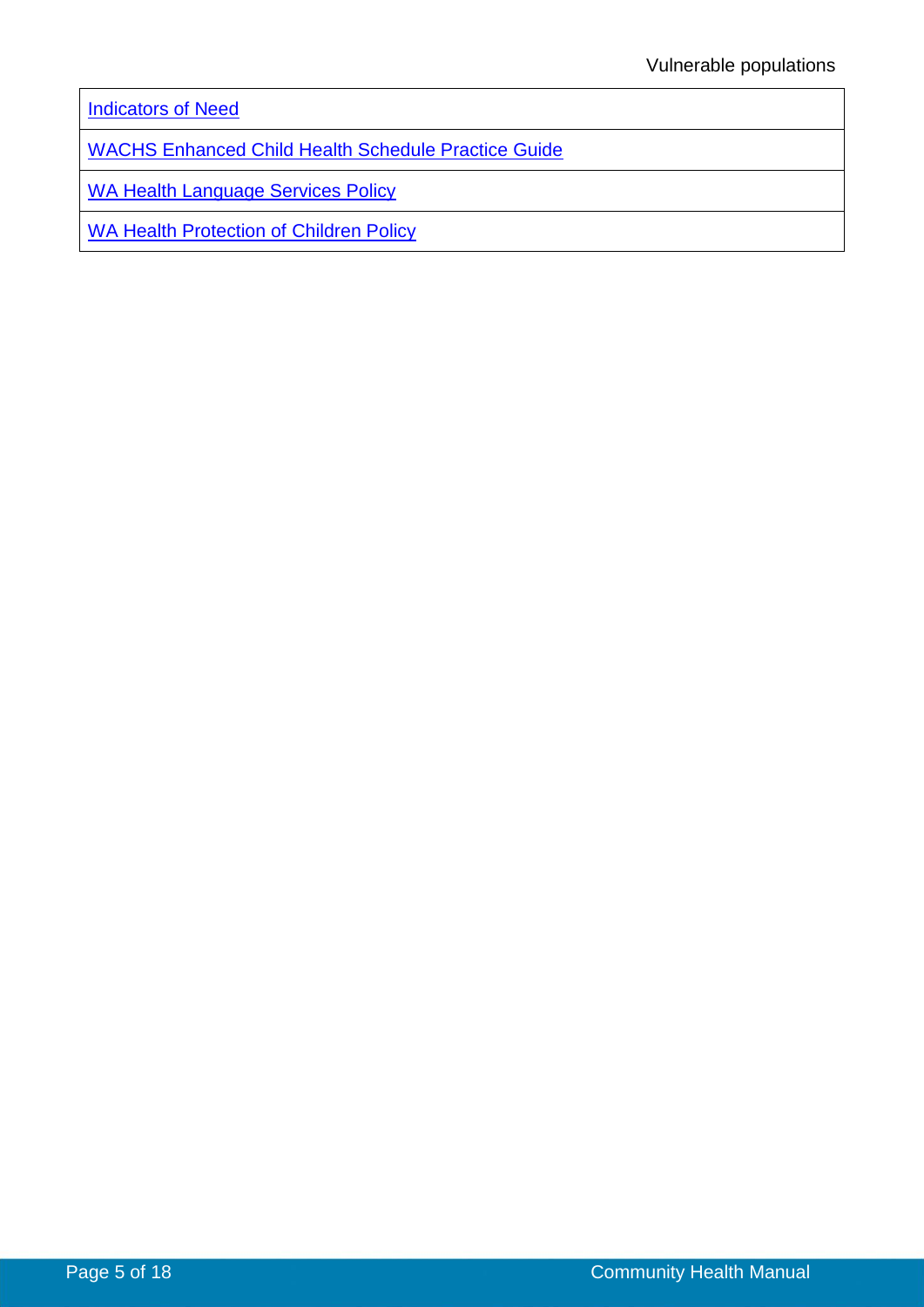## <span id="page-5-0"></span>**Appendix A - Aboriginal children and their families**

Aboriginal<sup>1</sup> children and their families continue to be among the most socially and economically disadvantaged in WA and consequently are over-represented in many negative demographic social, emotional and wellbeing health indicators. Social disadvantage increases with remoteness. $<sup>2</sup>$  Social determinants such as education,</sup> employment and income level of their parents will also have an effect on children's health. $3$ 

As childhood is an important period for establishing positive health and social behaviours, which are learnt through family and community; it is important to work with parents of Aboriginal children in culturally respectful ways to ensure the best possible health outcomes.

The health issues Aboriginal children typically face include:

- Low birth weight
- Prematurity
- Increased risk of mortality and morbidity compared to non-Aboriginal children
- Ear infections and hearing complications
- Chest infections and respiratory conditions
- Abnormal vision
- Speech difficulties
- Dental problems
- Nutritional deficiencies (Refer to the CAN Manual)
- Type 2 diabetes
- Overweight and obesity
- Clinically significant emotional or behavioural difficulties.  $3, 4, 5$

Aboriginal children and families are exposed to significantly higher rates of major life stress events, such as family and domestic violence, which may increase children's risk of poor attachment, developmental and behavioural problems and sometimes even child neglect. These problems not only affect a child's health and wellbeing, but can also have adverse outcomes for school readiness, transition to school and school performance.

The early childhood years are critical for early identification, support and intervention strategies to be established which will influence health and social outcomes across the lifecourse.<sup>6</sup> Community health care may include assessment, early detection, brief intervention, health information, referral, monitoring and support. Community health staff

<sup>-</sup> $1$  OD 0435/13 - Within Western Australia, the term Aboriginal is used in preference to Aboriginal and Torres Strait Islander, in recognition that Aboriginal people are the original inhabitants of Western Australia. No disrespect is intended to our Torres Strait Islander colleagues and community.

<sup>2</sup> Australian Health Ministers' Advisory Council. Aboriginal and Torres Strait Islander Health Performance Framework 2012 Report. Canberra: Australian Health Ministers Advisory Council, 2012.

<sup>&</sup>lt;sup>3</sup> Edmond KM. The Western Australian Metropolitan Birth to School Entry Universal Health Service Delivery Model. Review of evidence with recommendations for an improved service delivery model. October 2015. Perth: Department of Health Western Australia, 2015.

<sup>4</sup> Australian Indigenous HealthInfoNet. Overview of the health of Indigenous people in Western Australia 2013. Retrieved [March 2 2017] fro[m http://www.healthinfonet.ecu.edu.au/states-territories-home/wa/reviews/our-review](http://www.healthinfonet.ecu.edu.au/states-territories-home/wa/reviews/our-review)

<sup>5</sup> Zubrick S.R., Lawrence D.M., Silburn S.R., Blair E., Milroy H., Wilkes T., Eades S., D'Antoine H., Read A., Ishigushi P. and Doyle S. Western Australian Aboriginal Child Health Survey, Summary Booklet – Strengthening the Capacity of Aboriginal Children, Families and Communities. Perth: Telethon Institute for Child Health Research, 2004.<br><sup>6</sup> Javie L.C., Siddigi A., and Hertzman C. Ferly Child Development: A Powerful Fauglies: Finel report, We

Irwin L.G., Siddiqi A., and Hertzman C. Early Child Development: A Powerful Equaliser. Final report. World Health Organization's Commission on the Social Determinants of Health, 2007.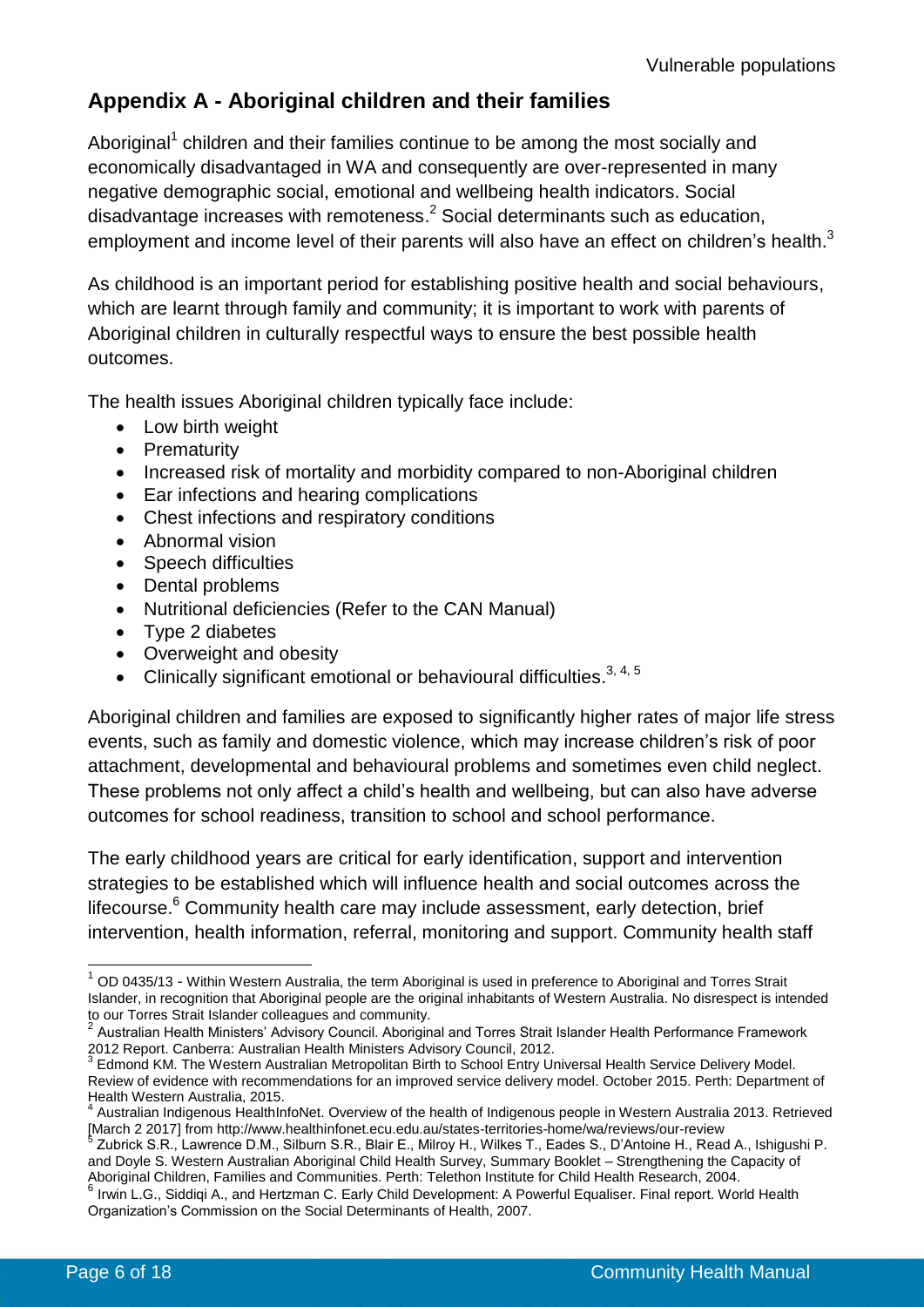may also provide primary health care services and health counselling for adolescents, which may address a wide range of health issues.

#### **Useful resources**

**For Health Professionals**

[Australian Indigenous Health](http://www.healthinfonet.ecu.edu.au/)*InfoNet* – internet resource making Aboriginal research and health information readily available

[Kimberley Interpreting Service](http://www.kimberleyinterpreting.org.au/) – provides accredited interpreters for more than 18 Kimberley and central desert Aboriginal languages to clients anywhere in Australia

[CAHS Patient care and cultural learning guidelines 2016](https://cahs-healthpoint.hdwa.health.wa.gov.au/directory/aboriginalhealth/Pages/CAHS-Cultural-Learning-Plan.aspx)

[Aboriginal Cultural Learning and Aboriginal Cultural Awareness](https://cahs-healthpoint.hdwa.health.wa.gov.au/cach/LearningandDevelopment/My-Learning/Pages/Training-and-Education-Calendar.aspx) training (mandatory)

**For Clients**

The [Aboriginal Medical Service](http://www.ahcwa.org.au/) (AMS) in your area; the Aboriginal Health Council of WA lists all AMS's.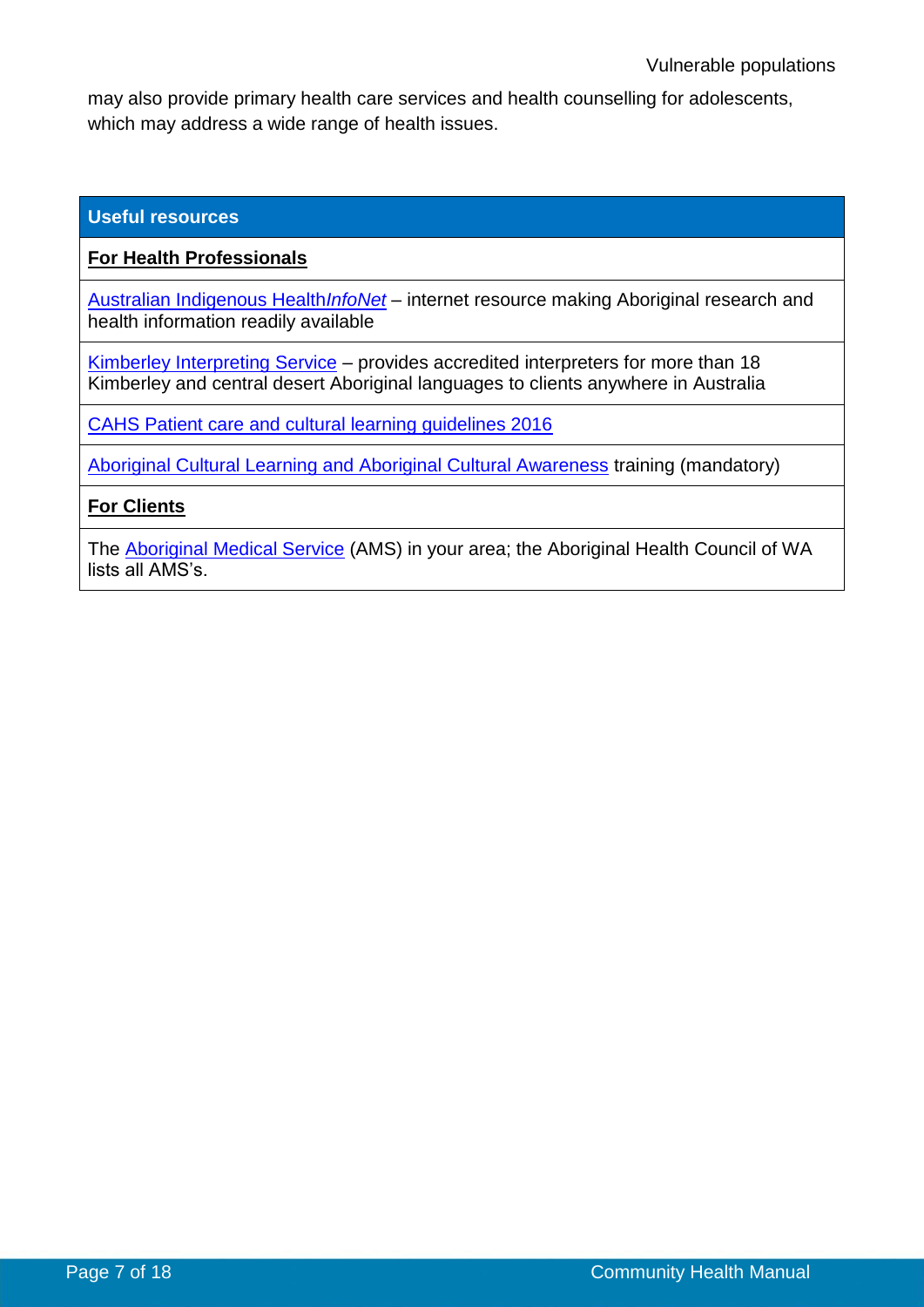### <span id="page-7-0"></span>**Appendix B – Refugee and Culturally and Linguistically Diverse children and their families**

Children of refugee and culturally and linguistically diverse (CaLD) parents include refugees, migrants and asylum seekers. Each of these groups is different and definitions of each provided below.

Asylum-seeker - an individual who is seeking international protection. In countries with individualised procedures, an asylum-seeker is someone whose claim has not yet been finally decided on by the country in which he or she has submitted it. Not every asylumseeker will ultimately be recognised as a refugee, but every refugee is initially an asylumseeker.<sup>7</sup>

CaLD - a broad and inclusive descriptor for communities with diverse language, ethnic background, nationality, dress, traditions, food, societal structures, art and religion characteristics. CaLD is the preferred term for many government and community agencies as a contemporary descriptor for ethnic communities. CaLD people are generally defined as those people born overseas, in countries other than those classified by the Australian Bureau of Statistics (ABS) as "main English speaking countries".<sup>8</sup>

Migrant - a person who makes a conscious, voluntary choice to leave their country to make a new life in another country.<sup>7</sup>

Refugee - any person who owing to a well-founded fear of being persecuted for reasons of race, religion, nationality, membership of a particular social group or political opinion, is outside the country of his/her nationality and is unable, or owing to such fear, is unwilling to avail himself/herself of the protection of that country.<sup>7</sup>

The background of refugee and CaLD children and families is likely to be significantly different to most Western Australians. Families who now reside in Australia may have had long and difficult journeys, where they faced deprivation and uncertainty, which contributed and increased their vulnerability to disease and chronic health conditions. They are at greater risk of poor physical and mental health outcomes.

Western Australia provides a Humanitarian Entrant Health Service (HEHS) for those children and families newly arrived to Australia. Community Health staff providing child health services to this cohort should be mindful to follow up on any HEHS Care Plan directives.

The health issues refugee and CaLD children typically face include:

- Infectious diseases
- Growth and nutrition problems such as iron deficiency, Vitamin A, D and C deficiency, poor appetite and food insecurity $9$

[http://www.eccv.org.au/library/file/document/ECCV\\_Glossary\\_of\\_Terms\\_23\\_October.docx](http://www.eccv.org.au/library/file/document/ECCV_Glossary_of_Terms_23_October.docx)  9

<sup>7</sup> Refugee Council of Australia. Definitions. Surry Hills: Refugee Council of Australia; 2016 [retrieved April 11 2017] Available from[: http://www.refugeecouncil.org.au/getfacts/international/definitions/](http://www.refugeecouncil.org.au/getfacts/international/definitions/)<br><sup>8</sup> Ethnic Communition, Council of Victoria Inc. Closean: of Terme, Victoria: Ethnic

Ethnic Communities' Council of Victoria Inc. Glossary of Terms. Victoria: Ethnic Communities' Council of Victoria Inc; 2012 October 23 [Retrieved April 11 2017] Available from:

Child and Adolescent Community Health. Community and Antenatal Nutrition Manual – Multicultural Nutrition. Perth: Child and Adolescent Community Health, 2014.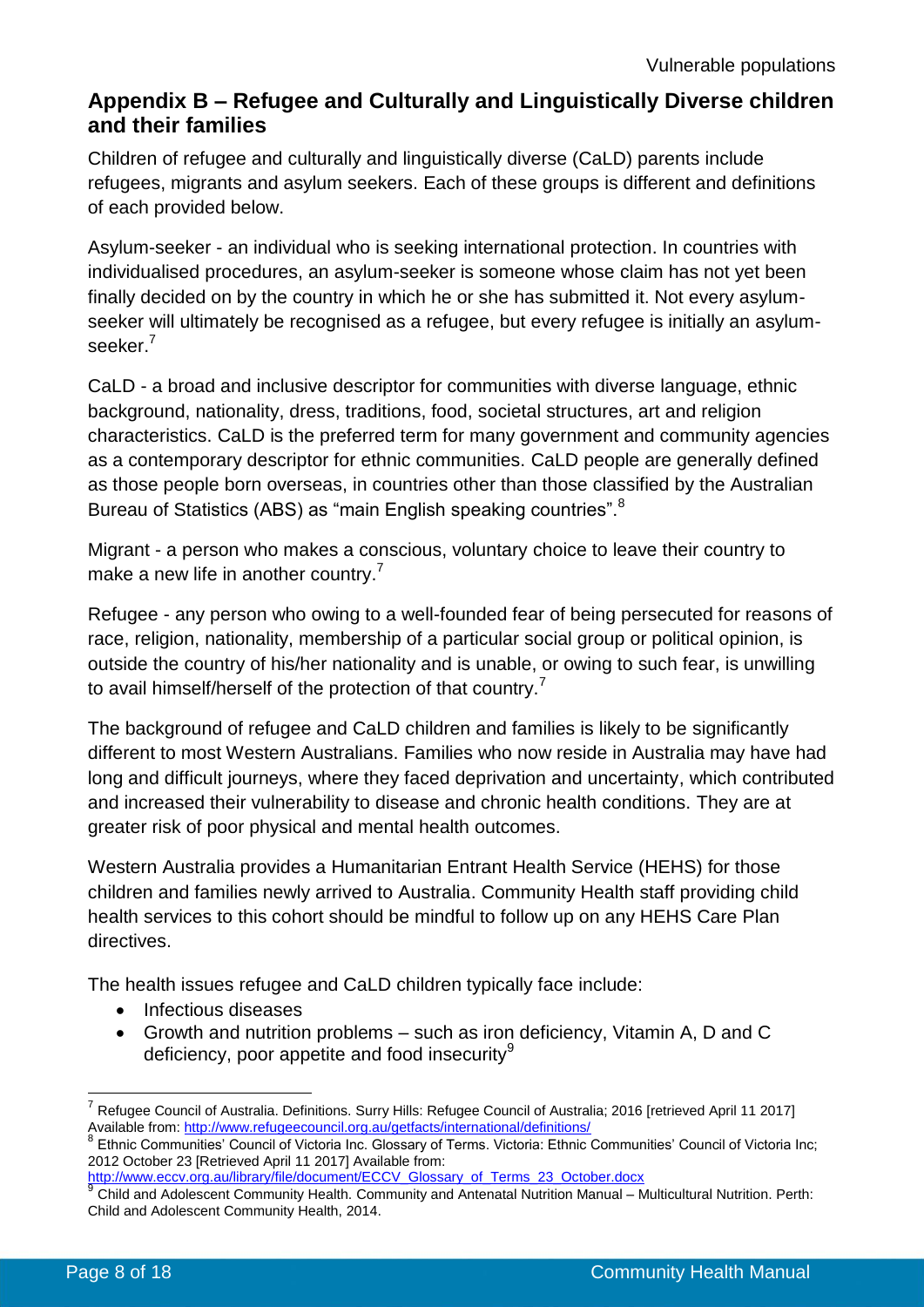- Incomplete immunisations (refer to immunisation schedule)
- Poor dental health
- $\bullet$  Unrecognised developmental delay or disability<sup>10</sup>
- Female genital mutilation
- Mental health issues Parents and children may be at increased risk of mental health issues due to traumatic events pre-arrival which may lead to post-traumatic stress disorder (PTSD). Therefore it is important to monitor the emotional health and well-being of parents and children.

Community health staff need to be mindful that refugee and CALD parents and children may not be proficient in English, or English may be a second language to them. Therefore, the use of an interpreter may be necessary to facilitate meaningful communication. Interpreting services are available in most languages and Auslan (Australian Sign Language for the deaf community). Refer to the WA Health Language Services Policy.

### **Useful resources**

**For Health Professionals**

[Immunisation schedule](http://ww2.health.wa.gov.au/Articles/F_I/Immunisation-provider-information-and-resources)

[Refugee Health Team](file://///hdwa.health.wa.gov.au/shared/CACH/Common%20Folders/Contact%20List) (Metrowide Staff Directory List)

[WA Health Guidelines for Protecting Children](https://cahs-healthpoint.hdwa.health.wa.gov.au/directory/SPOCC/Pages/default.aspx) (Female Genital Mutilation section)

### **For Clients**

[Association for Services to Torture and Trauma Survivors](http://www.asetts.org.au/) (ASeTTS) - Provides services to people who are humanitarian entrants or are from a refugee type background and who have experienced torture or trauma in their country of origin, during their flight to Australia, or while in detention.

[Centre for Asylum Seekers, Refugees and Detainees](http://www.carad.org.au/) (CARAD) – provides specialised welfare and advocacy assistance to asylum seekers, refugees and detainees in WA, through case management and volunteer programs.

 $\overline{1}$ 

<sup>&</sup>lt;sup>10</sup> Edmond KM. The Western Australian Metropolitan Birth to School Entry Universal Health Service Delivery Model. Review of evidence with recommendations for an improved service delivery model. Perth: Department of Health Western Australia, 2015.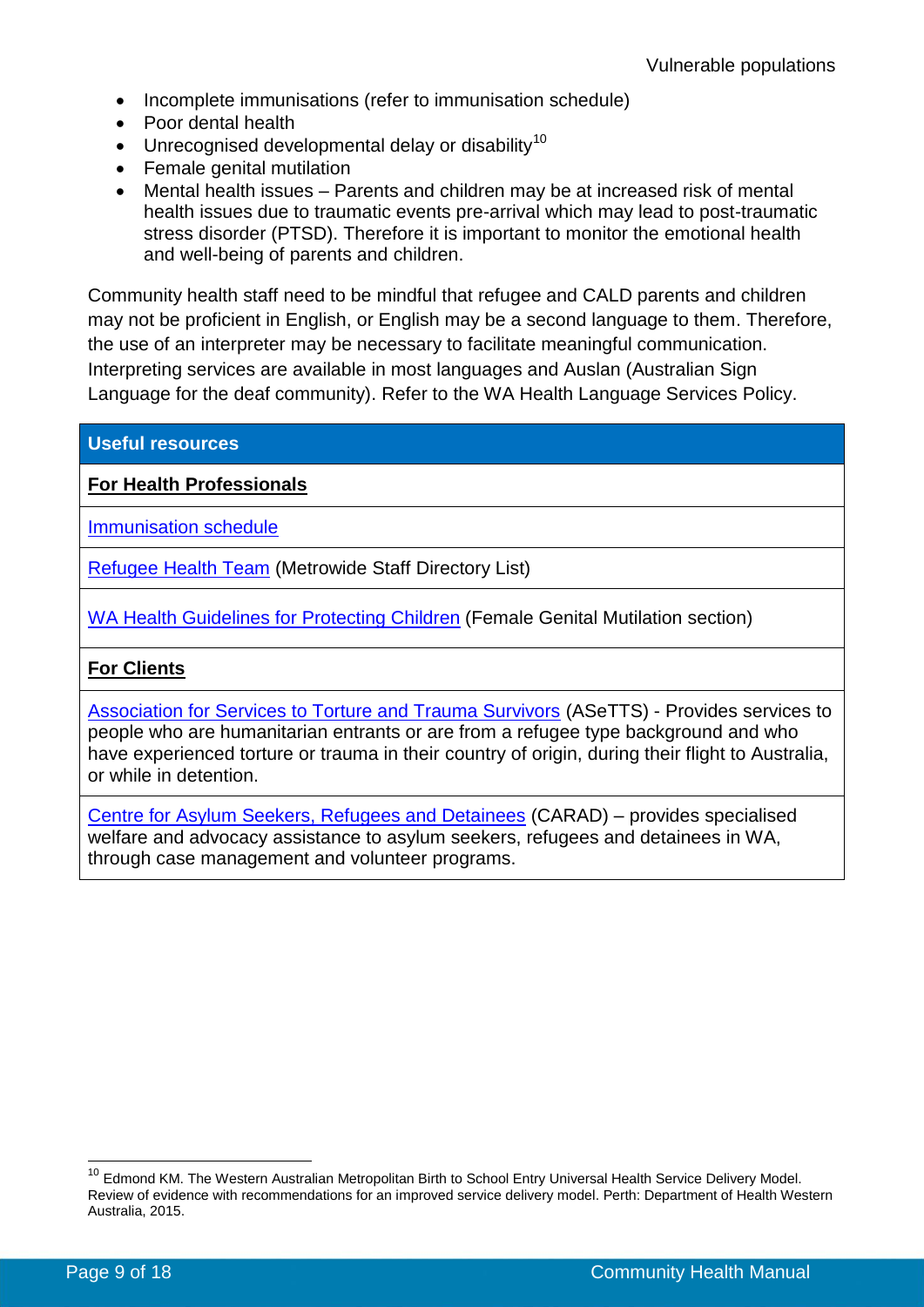## <span id="page-9-0"></span>**Appendix C - Children of teenage parents**

Teenage mothers are at greater risk of medical or obstetric complications during pregnancy and childbirth due to a lack of healthcare knowledge which may lead to delay in confirming their pregnancy and/or seeking antenatal care.<sup>11</sup> Postnatal depression is a genuine risk for teenage mothers.<sup>12</sup>

In the long term, teenage pregnancy and parenthood make this group particularly vulnerable to poor maternal and child health outcomes due to:

- Reduced education and employment opportunities because of difficulties in completing their education
- Poverty and/or dependence on government income support<sup>13</sup>
- Increased exposure to mental health risk factors because of lack of support, isolation from peers and/or family, financial pressures and societal attitudes
- Relationship difficulties with father of the child, friends and family
- Increased risk of child abuse and neglect
- Inadequate quidance of child due to parental life experience predisposing child to developmental delay, academic difficulties and behavioural disorders
- Substance abuse.

The teenage birth rate has declined in the last eight years; however the Aboriginal teenage birth rate is still higher as compared to non-Aboriginal teens.<sup>14</sup>

Most teenage parents want to be seen to be coping well and believe they can and should do everything themselves. With much stigma around being a teenage parent, there is often a fear of being judged if they seek assistance. Community health staff need to be clear that all mothers, regardless of their age, need information and support from others.

Encouraging young mothers to join a play group or young parents' group can help in making new friends, allowing problems to be shared and talked through, while allowing children to socialise with other children and helping them to develop their social skills.

Community health staff; through building rapport, helping to build their self-esteem and working in partnership, can also encourage teenage parents they encounter to continue with their education, by providing opportunities for them to consider.

<sup>&</sup>lt;sup>11</sup> McCarthy FP, O'Brien U, Kenny LC. The management of teenage pregnancy. BMJ: British Medical Journal. 2014;349.

<sup>12</sup> Siegel RS and Brandon AR. Adolescents, pregnancy and mental health. J Pdiatr Adolesc Gynecol. 2014: 27(3):138-50.

<sup>&</sup>lt;sup>13</sup> AIHW (Australian Institute of Health and Welfare) Health and wellbeing of young Australians: indicator framework and key national indicators. 2010: Bulletin no. 77. Cat. no. AUS 123. Canberra: AIHW.

<sup>&</sup>lt;sup>14</sup> Australian Institute of Health and Welfare. AIHW National Perinatal Data Collection, 2016.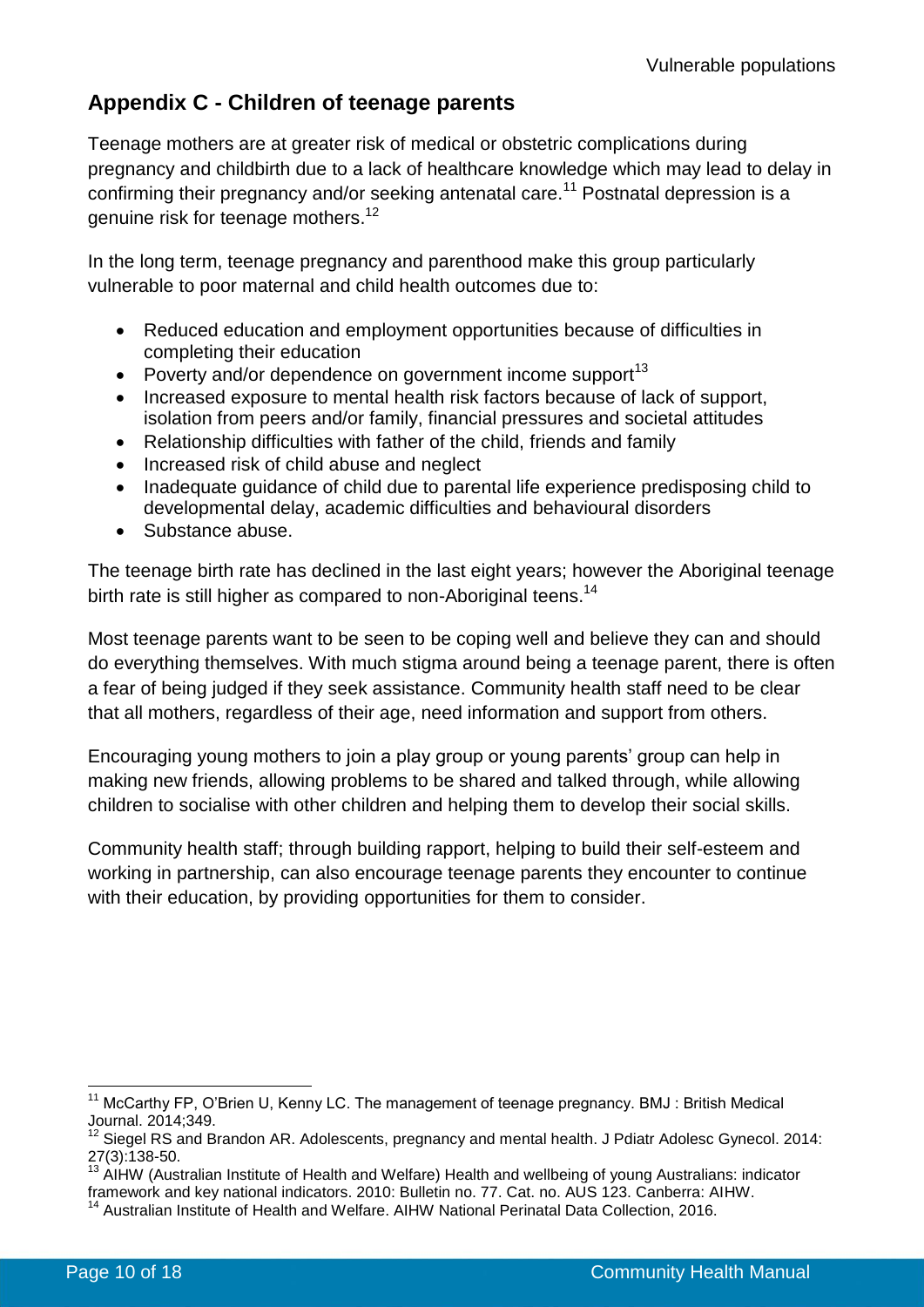#### **Useful resources**

#### **For Health Professionals**

[Playgroup WA \(Inc\)](http://playgroupwa.com.au/) – supports, services and establishes playgroups throughout WA.

[School of Isolated and Distance Education](https://www.side.wa.edu.au/) (SIDE) - Western Australia's leading K–12 distance education provider.

[Young Parents Program,](http://www.balgashs.wa.edu.au/index.html) Balga Senior High School - encourages teen parents to complete their secondary education by catering for their individual needs. It is unique in that it has an accredited child care centre on the school campus.

Groups for Parents Guideline

**For Clients**

[Beyond Blue](https://healthyfamilies.beyondblue.org.au/) – supports emotional health and wellbeing over the life course

[HIPPY](http://hippyaustralia.bsl.org.au/) - two-year, home-based, early learning and parenting program for families with young children

[Raising Children Network](http://raisingchildren.net.au/) (Parenting as a teenager article)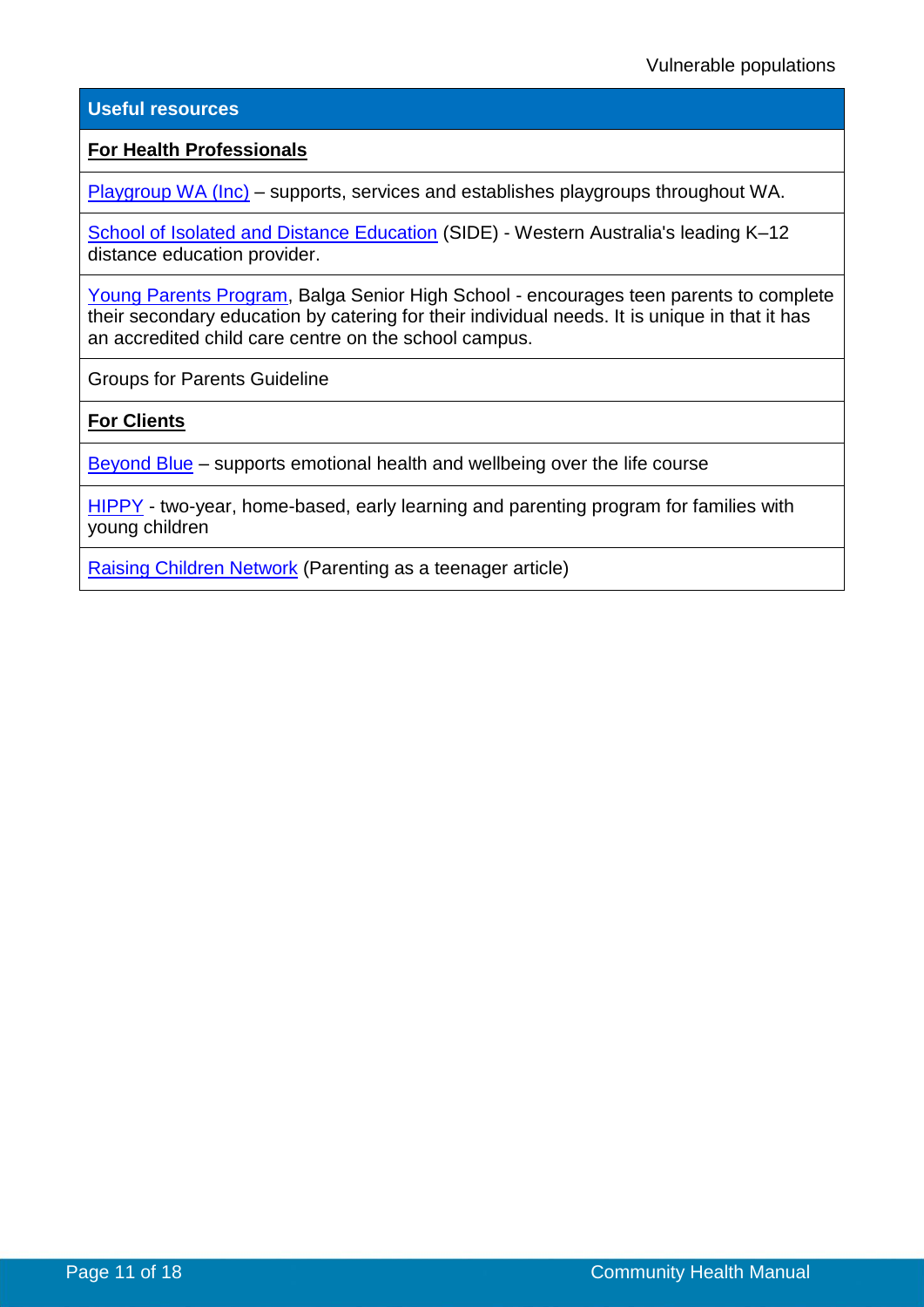## <span id="page-11-0"></span>**Appendix D - Children of parents with mental illness**

Children of parents with a mental illness (COPMI) may not experience optimum emotional nurturing and sensitive parenting to support their health and emotional, cognitive and social development. They are also at an increased risk of facing major life stress events which can lead to poor health and wellbeing outcomes. These events may include:

- Relocation/out of home placement
- Disruption to routines
- Parental neglect
- $\bullet$  Lack of emotional support<sup>17</sup>
- $\bullet$  Violence or conflict in the home<sup>15</sup>

COPMI are also at an increased risk of developing a mental health problem of their own.<sup>16</sup> The stigma of having a parent with a mental illness can also have a negative impact on a child's social environment. 16

Approximately one in five Australians will experience a mental illness,<sup>17</sup> yet it is still hard to measure the number of COPMI, as this is not usually recorded when a parent accesses mental health services.<sup>18</sup>

Child health services have an important role in assessing parental mental health status, and supporting parents to implement strategies to promote and maintain good mental health where mental illness is known. Nurses should identify what mental health services are in place and encourage regular access and review. Parental mental health should be assessed by clinical observation and enquiry, at every visit, as well as assessing attachment and emotional development of the child.

Supportive strategies such as enhancing social connections, providing parenting education, encouraging parents to take care of their physical health and to remain engaged with their mental health services will support both parent and child outcomes.

Identifying COPMI can be challenging in a school environment when this information has not been shared.

Children may present with a number of issues that may help to identify their status, such as:

- Low self-esteem
- Quietness
- Social isolation
- Trouble making friends
- Behavioural problems
- Tiredness and disrupted sleep patterns
- Clinginess
- Anger and/or anxiety

<sup>&</sup>lt;sup>15</sup> Australian Infant, Child, Adolescent and Family Mental Health Association. Principles and Actions for Services and People Working with Children of Parents with Mental Illness. Stepney: Australian Infant, Child, Adolescent and Family Mental Health Association, 2004.

 $16$  Fudge E, Mason P. Consulting with young people about service guidelines relating to parental mental illness. AeJAMH. 2004; 3(2):1-9

<sup>17</sup> ABS. National Survey of Mental Health and Wellbeing: Summary of results. 4326.0. 2007 Canberra

<sup>18</sup> Maybery D, Ling L, Szakacs E, and Reupert A. Children of a parent with a mental illness: perspectives on need. AeJAMH. 2005; 4(2):1-11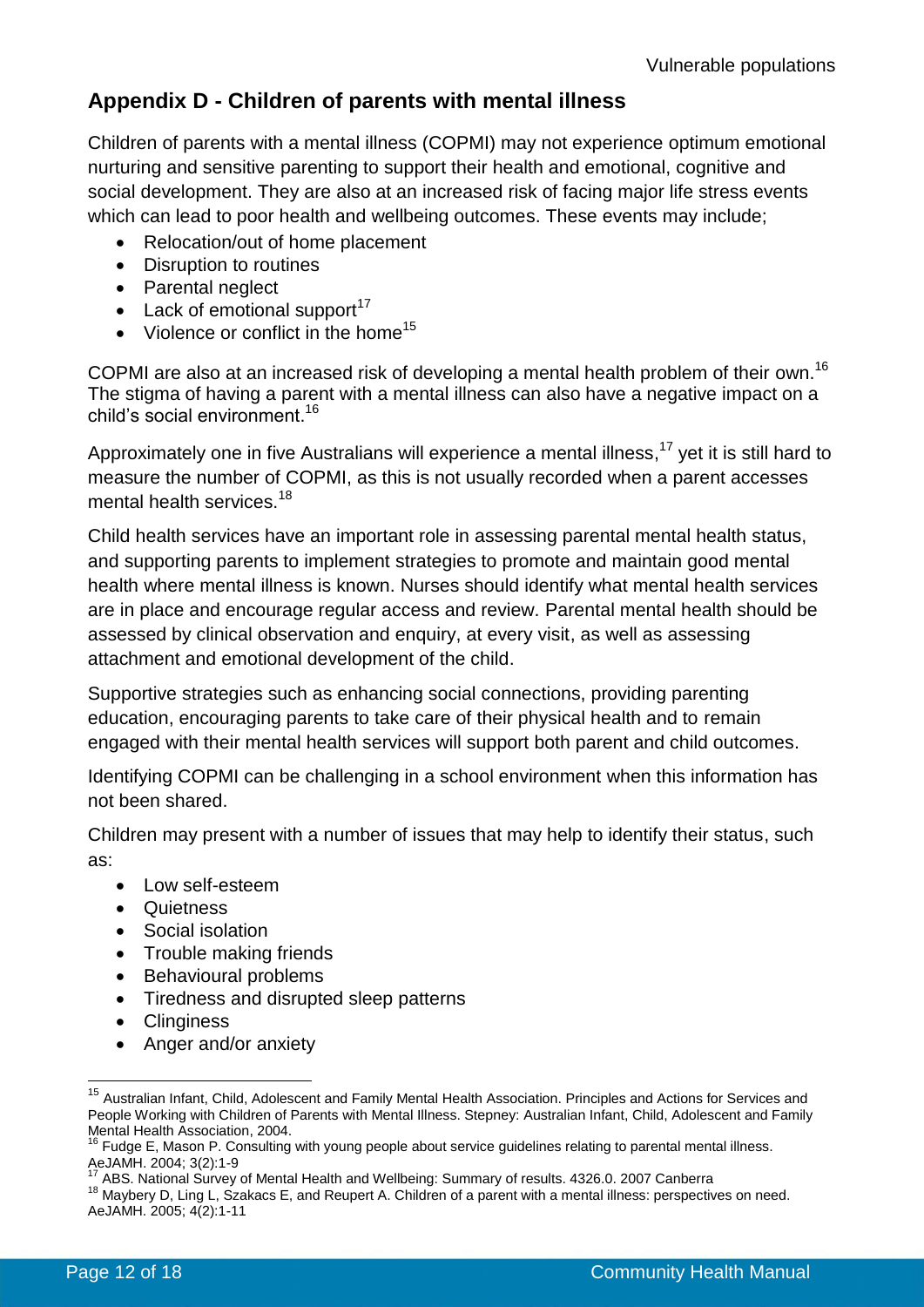- Unexplained school absences
- Unpreparedness for school (eg. no lunch)
- $\bullet$  Signs of abuse or neglect<sup>16</sup>

Once a child of a parent with a mental illness has been identified, community health staff can assist in monitoring the child's health and wellbeing and ensure they are well supported. If necessary, records of primary school aged high-risk children, should be transferred to secondary school health services.

COPMI may take on 'adult' responsibilities, caring for younger siblings or parents, cooking and cleaning; as a result may be at higher risk of leaving school early.<sup>16</sup> A psychosocial assessment such as HEADSS, can help to identify and monitor adolescent mental health and wellbeing. Ensuring children have a well-developed support system can aid in reducing the negative impact associated with having a parent with a mental illness.<sup>16</sup> It is important that children are given age-appropriate information about their parents' mental illness and support to learn and practice effective coping strategies.<sup>19</sup>

### **Useful resources**

### **For Health Professionals**

[Beyond Blue](https://www.beyondblue.org.au/)

[COPMI](http://www.copmi.net.au/) – promoting better outcomes for children and families where a parent has a mental illness

[HEADSS Assessment Guideline](https://healthpoint.hdwa.health.wa.gov.au/policies/Pages/CACH-Community-Health.aspx)

[Mental Health Commission](https://www.mhc.wa.gov.au/) - General facts, causes, and personal stories on mental health issues

### **For Clients**

[Beyond Blue](https://www.beyondblue.org.au/)

[COPMI](http://www.copmi.net.au/) – promoting better outcomes for children and families where a parent has a mental illness

[Lifeline](http://www.lifelinewa.org.au/) - provides access to crisis support, suicide prevention, and mental health support services. 24 Hour Telephone Crisis Support: 13 11 14

 19 Reupert A, Mayberry D. Families affected by parental mental illness: A multiperspective account of issues and interventions. American Journal of Orthopsychiatry. 2007; 77(3):362-369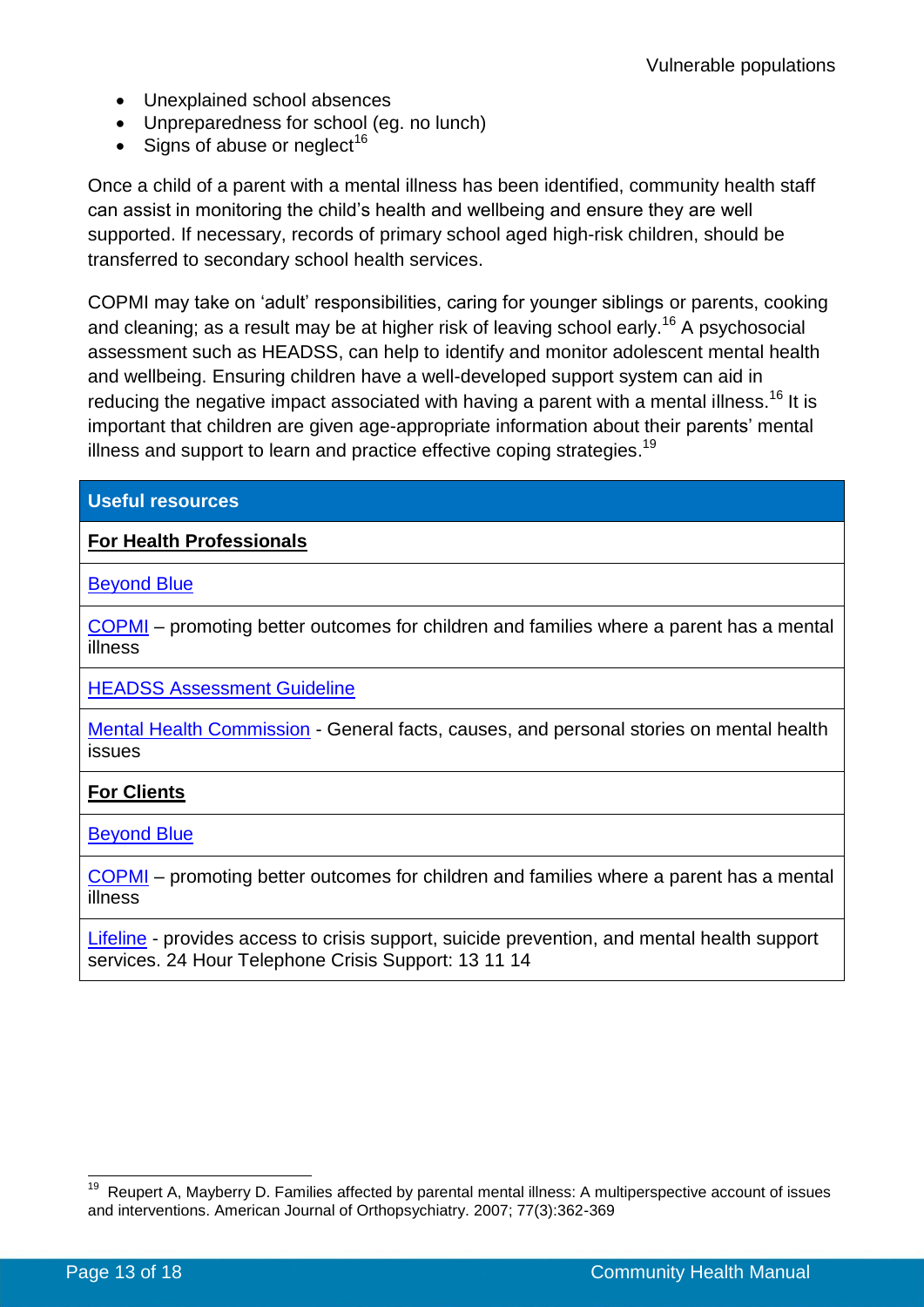## <span id="page-13-0"></span>**Appendix E - Children of parents affected by drugs and alcohol**

There is overwhelming evidence that the misuse of drugs and/or alcohol may adversely affect the ability of parents to meet the physical, emotional and developmental needs of their children in both the short and long term. $^{20}$  Substance misuse during pregnancy may have significant adverse effects on the health and wellbeing of babies and children resulting in long term developmental problems and delays in emotional, physical, cognitive and language development.<sup>20</sup>

Substance misuse will impact on the parent's capacity to interact positively and consistently with their child and may result in an authoritative parenting style. During episodes of intoxication the child may be at risk of harm as a result of parental incapacity to monitor and intervene in risky situations.<sup>21</sup> Other outcomes for children include;

- Child neglect and/or abuse
- Family and domestic violence
- Separation of children and parents due to breakdown of parental/family relationships or incarceration.<sup>22</sup>

Parental substance misuse commonly co-occurs with mental health disorders, poverty or other complex social issues such as;

- Social isolation
- Poor housing
- Unemployment
- Low educational achievement
- High levels of hopelessness and despair
- $\bullet$  Severe psychological and family stress.<sup>22</sup>

Children of parents affected by drug and alcohol misuse may develop behavioural, physical, educational and emotional or psychiatric problems, including communication disorders or aggressive behaviour.<sup>21</sup>

Community health services have an important role in supporting parents to promote optimal health and developmental outcomes for their child, through a child-centred approach. Where nurses identify concerns for the wellbeing of a child they must consider a referral to the Department for Child Protection and Family Support in accordance with the WA Department of Health Protection of Children Policy.

Extended family members are increasingly assuming care for children in response to concerns for the welfare of these children.<sup>21</sup> These carers may require help and support in caring for the children, but there is currently no Australian best-practice model for providing this support.

<sup>&</sup>lt;sup>20</sup> Drug and Alcohol Office. Policy Framework for reducing the impact of parental drug and alcohol use on pregnancy, newborns and infants. 2008. Perth: Drug and Alcohol Office

<sup>&</sup>lt;sup>21</sup> Social Care Institute for Excellence (SCIE). SCIE research briefing 6: Parenting capacity and substance misuse. 2005.<http://www.scie.org.uk/publications/briefings/files/briefing06.pdf>

<sup>&</sup>lt;sup>22</sup> Ministerial Council on Drug Strategy. National Drug Strategy 2010-2015: A framework for action on alcohol, tobacco and other drugs. 2011. Perth: Commonwealth of Australia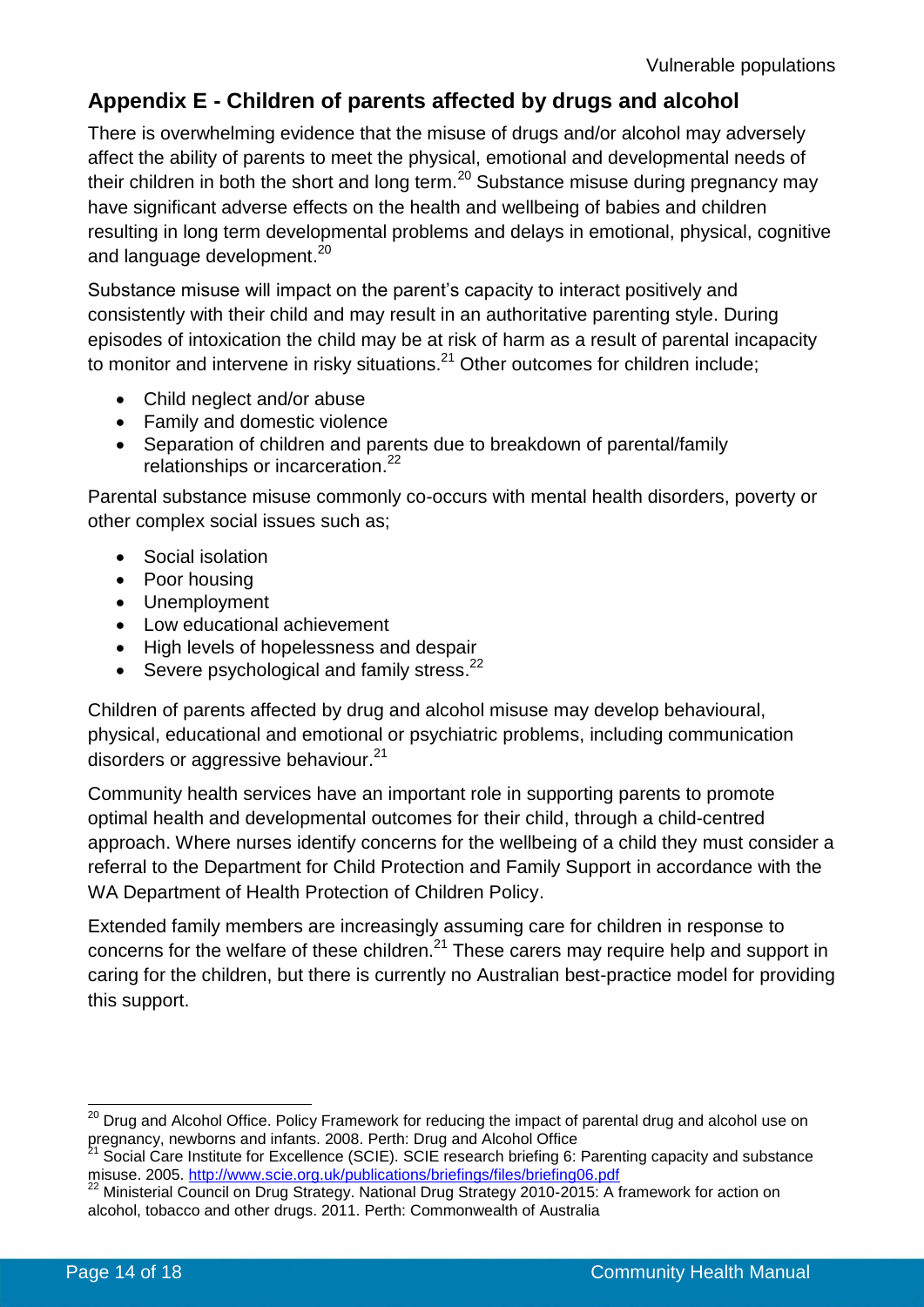#### **Useful resources**

#### **For Health Professionals**

[Mental Health Commission](https://www.mhc.wa.gov.au/#main) - has information regarding drugs and alcohol and a statewide service directory

#### **For Clients**

Alcohol and Drug Support line - a telephone counselling, information and referral service for people struggling with alcohol and other drug use, families and friends of users, and health and welfare professionals.

24 hour telephone support: (08) 9442 5000 or 1800 198 024 (outside metropolitan area)

Parent and Family Drug Support Line

24 hour telephone support: (08) 9442 5050 or 1800 653 203 (outside metropolitan area)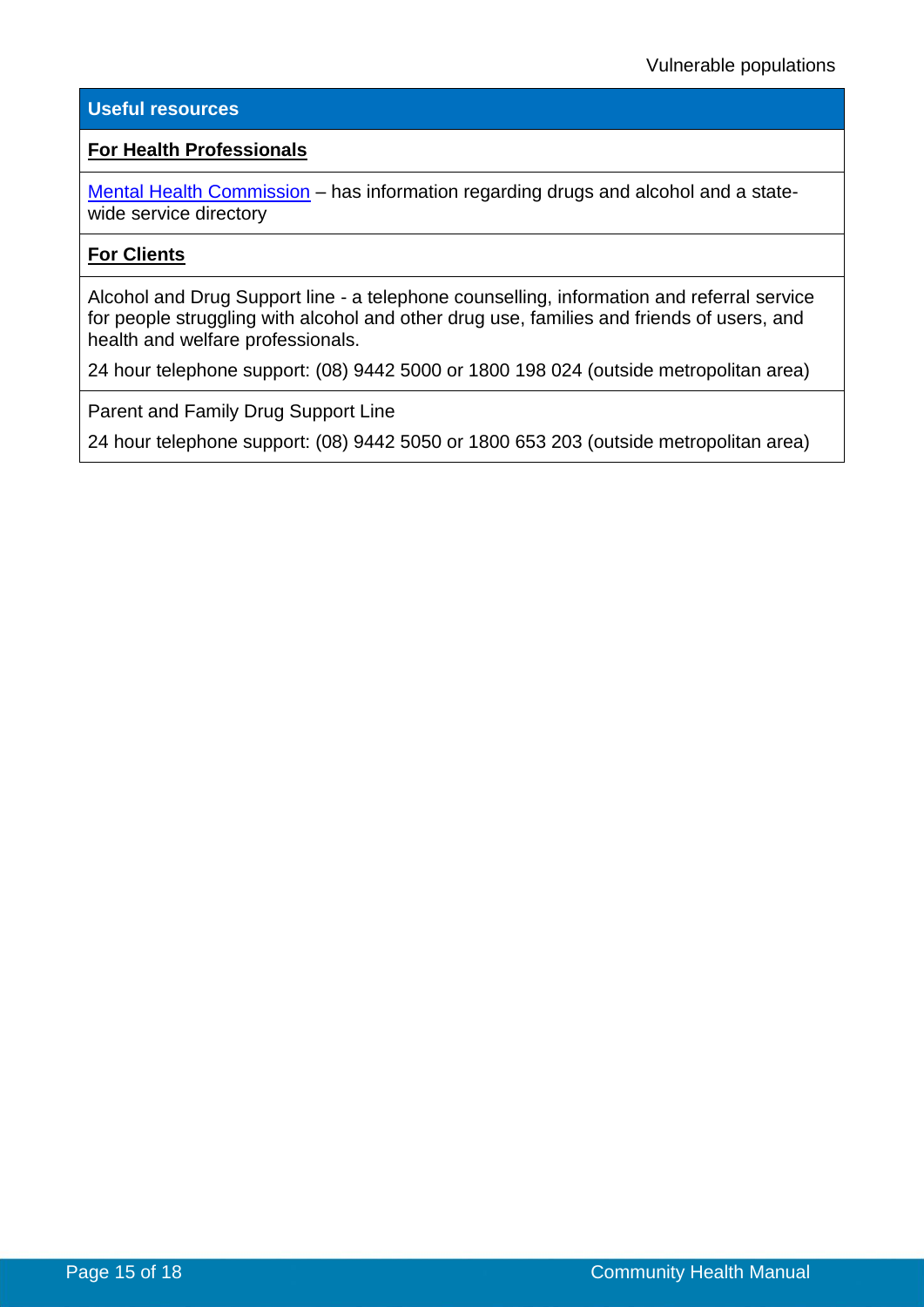## <span id="page-15-0"></span>**Appendix F - Children with disabilities**

The overwhelming majority of Western Australia children are healthy. However there is a sub-population of children with disabilities who are at higher risk of poor health and developmental outcomes.

Disabilities range from minor impairments to significant functional and intellectual limitations. Disabilities may be accompanied by multi-medical and/or mental health comorbidities and include: $23$ 

- Developmental delay or disability
- Intellectual/cognitive
- Physical
- Psychosocial
- Self-regulation issues
- Sensory
- Social
- Speech and language

The nature of the disability will determine the needs of the child and their families, and the appropriate services that will support them. Child health services have an important role in supporting parents to implement strategies to promote optimal health and developmental outcomes for their child. Nurses should identify the medical or disability services are in place and encourage regular access and review.

There are many children with disabilities enrolled in mainstream schools in Western Australia. Many of these children require health care plans to ensure optimal care is provided in school. The Department of Education group disabilities into four broad categories;

- Cognitive Down syndrome, Foetal Alcohol Spectrum Disorder, language disorder
- Physical cerebral palsy, multiple sclerosis, spina bifida
- Sensory hearing impairment/chronic otitis media, vision impairment
- Social/Emotional Autism Spectrum Disorder, anxiety disorder, eating disorder

The Department of Education implement an inclusive schooling approach enabling parents to choose whether their child attends an education support or mainstream school.<sup>24</sup> While children with disabilities will be receiving regular, comprehensive health checks from specialist health staff, this will usually be focussed on a particular disability. It is important that a child's mental and physical health and wellbeing are monitored so that problems or issues are identified early.

Children with disabilities might be susceptible to other health problems or issues as a result of their condition. Research has shown that particular adolescent groups, especially those with learning and intellectual disabilities, are at increased risk of being sexually

 $\overline{a}$  $^{23}$  COAG Health Council. National Framework for Child and Family Health Services – secondary and tertiary services. Queensland: Australian Health Minister's Advisory Council, 2016.

<sup>&</sup>lt;sup>24</sup> Department of Education and Training. Pathways to the Future: a report of the review of educational services for students with disabilities in government schools. Perth: Government of Western Australia, 2004.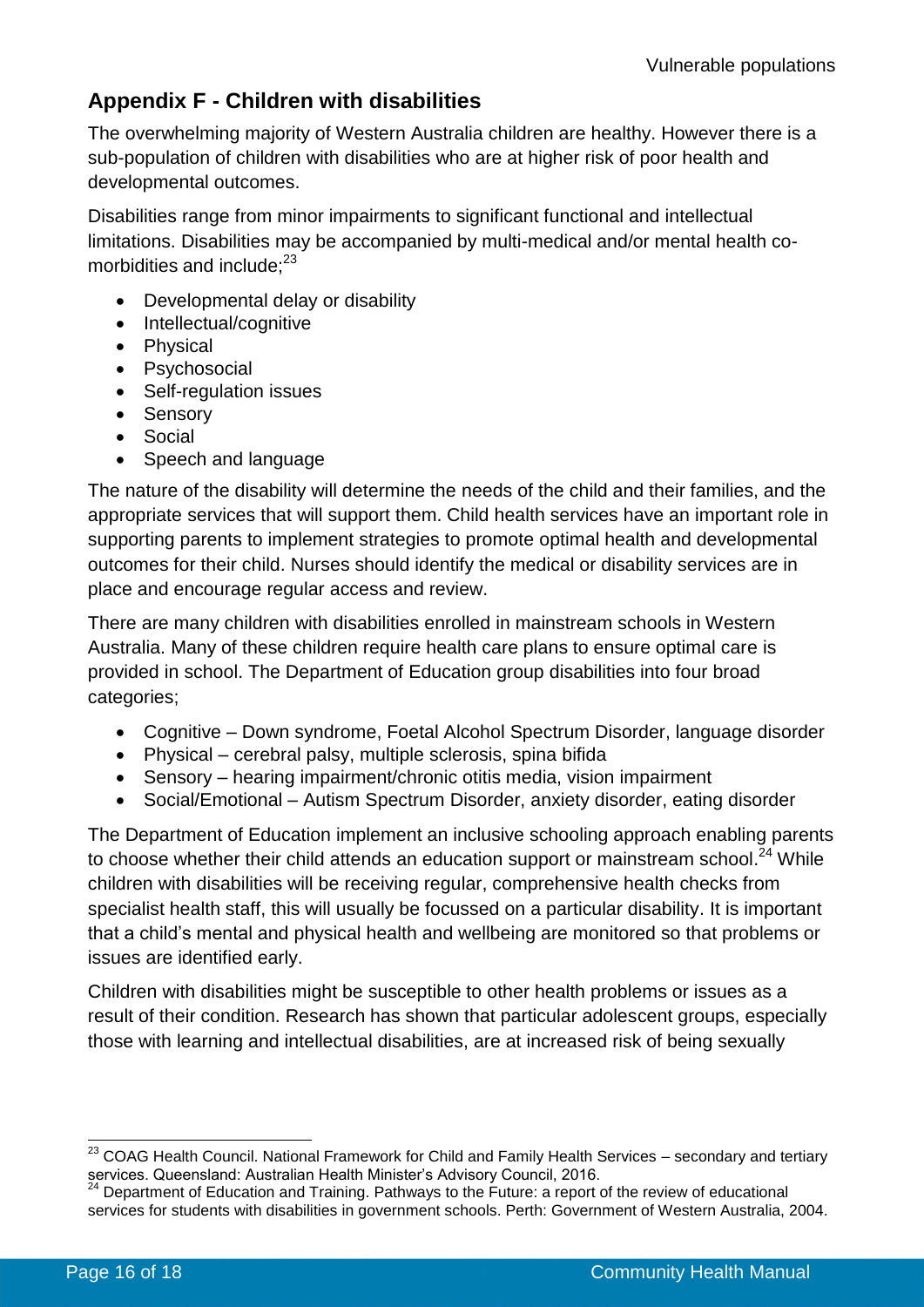abused.<sup>25</sup> The key to helping this group is to identify issues early and to advocate for and help create a supportive school environment.

Children with disabilities have been shown to have a greater chance of developing a mental illness as compared to children without a disability.<sup>26</sup> The level of impairment and the attitudes and support by those around the child will be key factors of influence. As such, community health staff will have an important role in monitoring the mental health and wellbeing of children with disabilities.

Not all children with disabilities are at risk; many have supportive families and numerous protective factors in their lives. Use clinical judgement when working with children with disabilities.

#### **Useful resources**

#### **For Health Professionals**

[Disability Services Commission](http://www.disability.wa.gov.au/) – works in partnership with service providers and other government departments to provide information, supports and services to people with disability, their families and carers.

#### **For Clients**

[Carers WA](https://www.carerswa.asn.au/) - work in active partnership with carers, persons with care and support needs, health professionals, service providers, government and the wider community to achieve an improved quality of life for carers.

[Raising Children Network](http://raisingchildren.net.au/) (Children with disability page)

 $\overline{a}$  $^{25}$  Briggs F, Hawkins R. Safety issues for children with learning difficulties. New Zealand Police and Ministry for Education, 2004.

<sup>26</sup> Dix, K.L., et al. KidsMatter for Students with a Disability: Evaluation Report Ministerial Advisory Committee: Students with Disabilities, 2010.